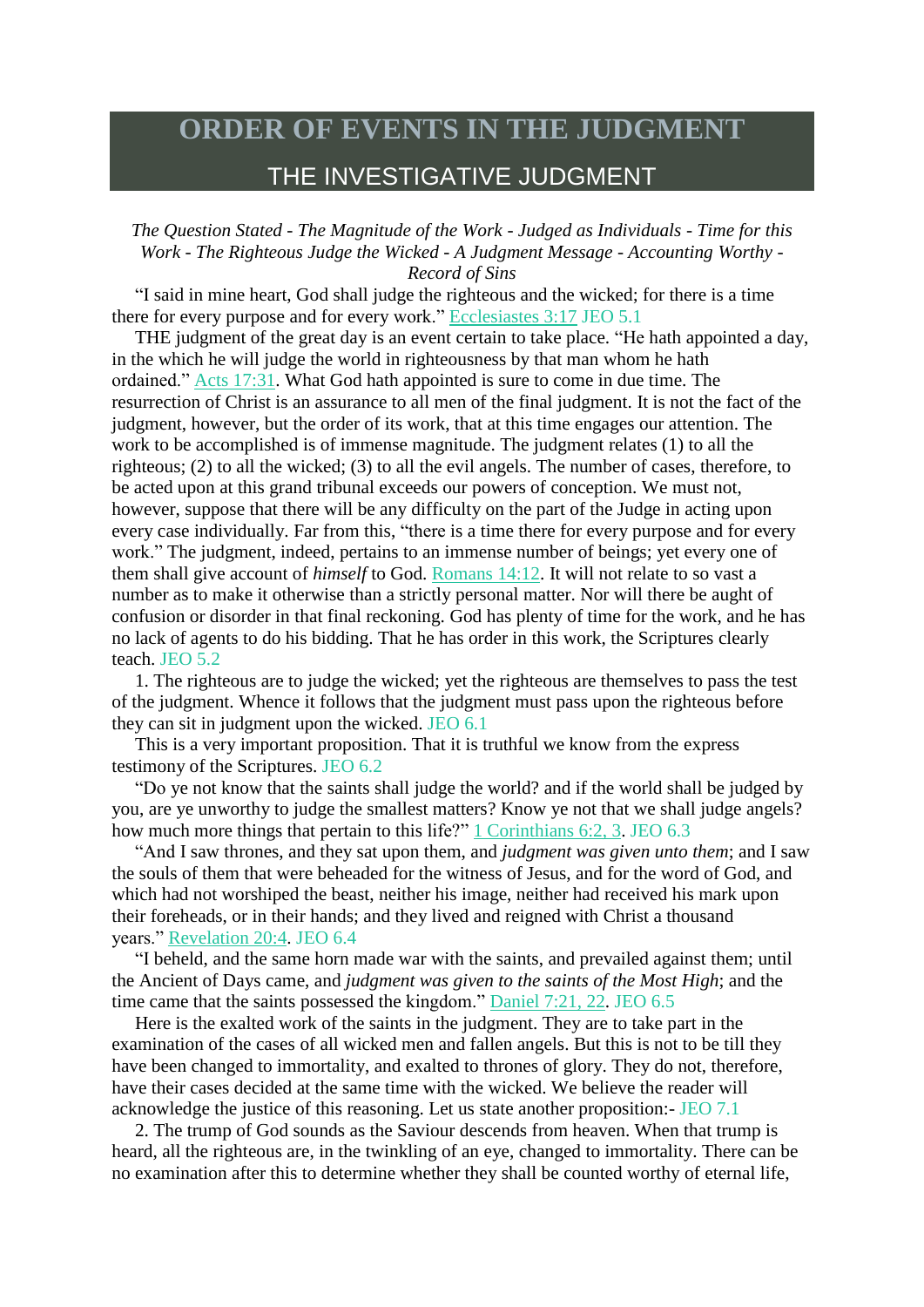for they will then have already laid hold upon it. From this it follows that the examination and decision of the cases of the righteous takes place before the advent of Christ. The resurrection of the righteous to immortality is decisive proof that they have then already passed the test of the judgment, and have been accepted of the Judge. That they are thus raised to immortality the following texts plainly teach:- JEO 7.2

"So also is the resurrection of the dead. It is sown in corruption; *it is raised in incorruption*; it is sown in dishonor; *it is raised in glory*; it is sown in weakness; *it is raised in power*; it is sown a natural body; *it is raised a spiritual body*. There is a natural body, and there is a spiritual body." "Behold, I show you a mystery: We shall not all sleep, but we shall all be changed in a moment, in the twinkling of an eye, at the last trump; for the trumpet shall sound, and the dead *shall be raised incorruptible*, and we shall be changed." 1 [Corinthians](https://m.egwwritings.org/en/book/1965.58646#58646) [15:42-44,](https://m.egwwritings.org/en/book/1965.58646#58646) 51, 52. JEO 7.3

These passages are certainly convincing. The resurrection of the saints is to immortal life, and they are made immortal in the very act of the resurrection. The decision of their cases is, therefore, passed before their resurrection, for the *nature* of their resurrection is declarative or eternal salvation. But the fact that the decision of the judgment in the case of the righteous precedes the advent is proved by another proposition, as follows:- JEO 8.1

3. The righteous are to be raised *before* the wicked have their resurrection. This shows that the examination of their cases takes place before they are raised, for the final discrimination is made in the very act of raising the just and leaving the unjust to the resurrection of damnation. JEO 8.2

"But the rest of the dead lived not again until the thousand years were finished. This is the first resurrection. *Blessed* and *holy* is he that hath part in the *first* resurrection; *on such the second death hath no power*, but they shall be priests of God and of Christ, and shall reign with him a thousand years." [Revelation](https://m.egwwritings.org/en/book/1965.63342#63342) 20:5, 6. JEO 8.3

"But they which shall be *accounted worthy* to obtain that world, and *the resurrection from the dead*, neither marry, nor are given in marriage; neither can they die any more; for they are equal unto the angels; and *are the children of God, being the children of the resurrection*." Luke [20:35,](https://m.egwwritings.org/en/book/1965.52666#52666) 36. JEO 8.4

"If by any means *I might attain* unto the resurrection of the dead." (Literally "the resurrection out from the dead ones.") [Philippians](https://m.egwwritings.org/en/book/1965.60023#60023) 3:11. JEO 8.5

"For as in Adam all die, even so in Christ shall all be made alive. But every man in his own order; Christ the first-fruits; *afterward they that are Christ's at his coming*." [1](https://m.egwwritings.org/en/book/1965.58606#58606) [Corinthians](https://m.egwwritings.org/en/book/1965.58606#58606) 15:22, 23. JEO 8.6

There is a resurrection which bears the inspired designation of the "first resurrection." All who have part in this resurrection are pronounced "blessed and holy." On them "the second death hath no power." This resurrection is out from among the dead. Paul earnestly labored to attain unto it. It is to be at the coming of Christ. Only those who are Christ's shall have part in it. All that have part in it are the children of God because they are the children of the resurrection to life. These facts clearly prove that the examination of the cases of the righteous precedes their resurrection at the advent of Christ, that event being really declarative of their innocence in the sight of God, and of their eternal salvation. Such as are accepted of God are raised; the others sleep till the resurrection to damnation. These facts are decisive proof that the righteous are judged before they are raised. JEO 9.1

But we have a still more explicit statement yet to notice. Says our Lord: "But they which shall be *accounted worthy to obtain that world, and the resurrection* from the dead," etc. Then it is certain that the act of *accounting worthy* to obtain the resurrection from among the dead, and a part in the world to come, does precede the resurrection of the righteous. But this act of accounting men worthy of a part in the kingdom of God is the very act of acquitting them in the judgment. The investigative judgment in the cases of the righteous is, therefore,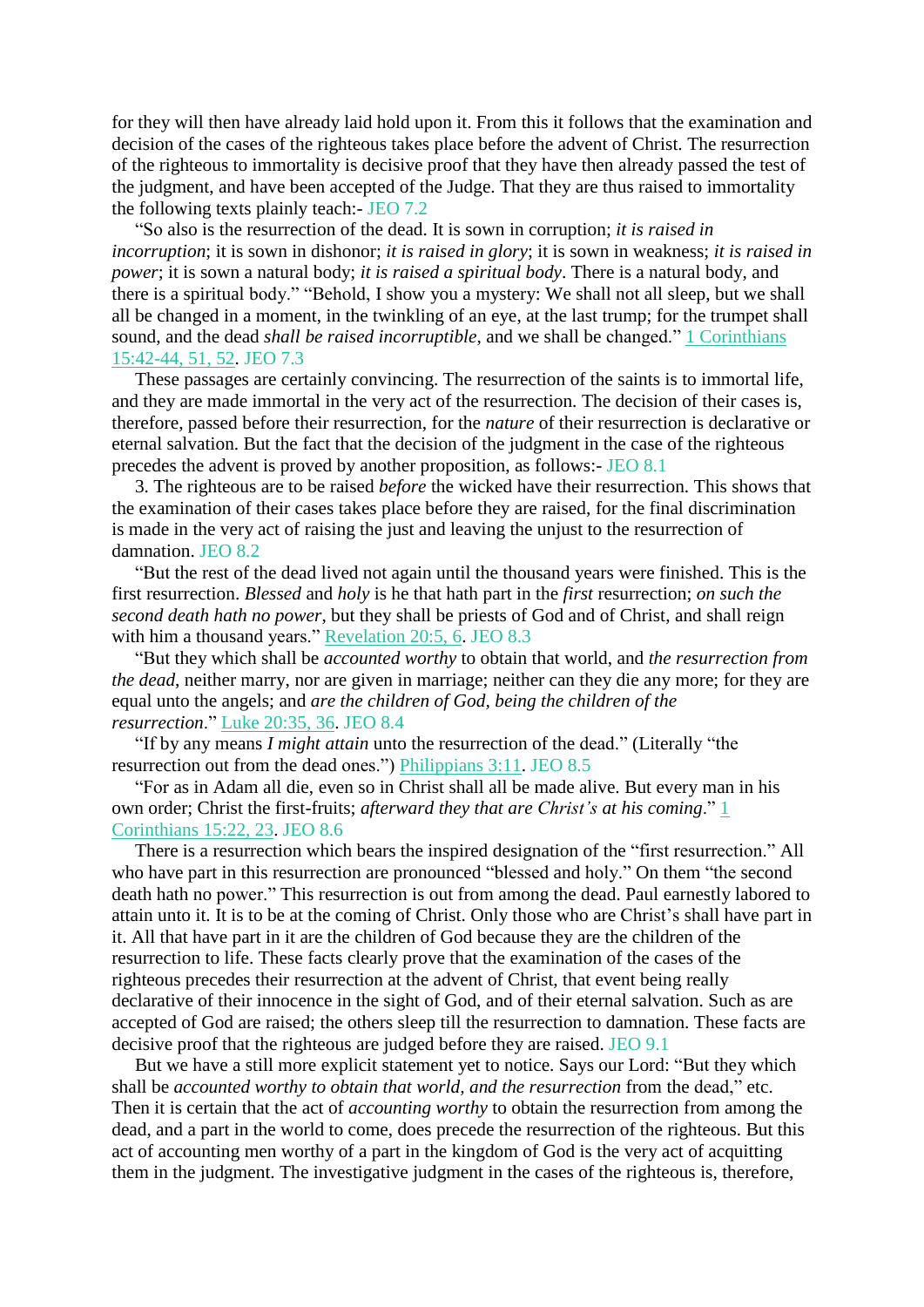past before their resurrection. As the resurrection of the just is at the advent of Christ, it follows that they pass their examination, and are counted worthy of a place in the kingdom of God, before the Saviour returns to the earth to gather them to himself. JEO 9.2

It is proved, therefore, that the resurrection of the saints to immortal life is declarative of their final acceptance before God. Whatever of investigation is requisite for the final decision of their cases, must take place before the Saviour in mid-heaven utters the word of command to his angels. "Gather my saints together unto me." **[Psalm](https://m.egwwritings.org/en/book/1965.29896#29896) 50:5; [Matthew](https://m.egwwritings.org/en/book/1965.48972#48972) 24:31**. The act of accounting them worthy must precede all this. The saints alone are to be caught up to meet Christ in the air. 1 [Thessalonians](https://m.egwwritings.org/en/book/1965.60410#60410) 4:17. But the decision who these saints are, who shall thus be caught up, rests not with the angels who execute the work, but with the Judge, who gives them their commission. We cannot, therefore, avoid the conclusion that the investigation in the cases of the righteous precedes the coming of the Saviour. Let us now consider an important proposition. JEO 10.1

1. This period of investigative judgment is ushered in by a solemn proclamation to the inhabitants of the earth; and this investigative work embraces the closing years of human probation. This is a very important statement. But it is susceptible of being clearly proved. JEO 10.2

And I saw another angel fly in the midst of heaven, having the everlasting gospel to preach unto them that dwell on the earth, and to every nation, and kindred, and tongue, and people, saying with a loud voice, *Fear God*, and *give glory* to him; *for the hour of his judgment is come*; and worship him that made heaven, and earth, and the sea, and the fountains of waters." [Revelation](https://m.egwwritings.org/en/book/1965.63114#63114) 14:6, 7. JEO 10.3

The gospel of Christ is "the power of God unto salvation to everyone that believeth." [Romans](https://m.egwwritings.org/en/book/1965.56987#56987) 1:16. No other gospel than this can be preached, not even by an angel from heaven. [Galatians](https://m.egwwritings.org/en/book/1965.59273#59273) 1:8. Whence it follows that the angel of [Revelation](https://m.egwwritings.org/en/book/1965.63114#63114) 14:6, 7, preaching *the everlasting gospel*, represents some part of the great gospel proclamation. It is a part of that preaching which is the power of God unto salvation to everyone that believeth. This fact alone is decisive that this proclamation concerning the hour of God's judgment must be made while human probation still lasts. Two other solemn announcements follows. And it is evident that the human family are still upon probation, when the *third* angel declares that "if any man worship the beast ...the same shall drink of the wine of the wrath of God.... *Here is the patience of the saints*." This is a consecutive prophecy, as several expressions plainly indicate. And it is to be observed that the Son of man is seen upon the white cloud after all these solemn proclamations have been made. JEO 11.1

That this announcement of the hour of God's judgment precedes the advent of Christ, and is addressed to men while yet in probation, the fourteenth chapter of Revelation clearly proves. That this is not some local judgment is proved by the fact that "every nation, and kindred, and tongue, and people," are concerned in it. It is evidently that part of the judgment work which precedes the coming of Christ, and, as has been already shown, this is the work of determining who shall be *accounted worthy* to have part in the resurrection to immortal life, and, we may add, who also of the living shall be *accounted worthy* to escape the troubles that shall come in the conclusion of this state of things, and to stand before the Son of man. Luke [20:35;](https://m.egwwritings.org/en/book/1965.52666#52666) [21:36.](https://m.egwwritings.org/en/book/1965.52763#52763) JEO 11.2

2. When the sins of the righteous are blotted out they can be no more remembered. They are blotted out before Christ comes. There can be, therefore, no act of calling them to account for their sins after the advent of Christ. Thus we read:- JEO 12.1

"Repent ye therefore, and be converted, that your sins may be blotted out, when the times of refreshing shall come from the presence of the Lord; and he shall send Jesus Christ, which before was preached unto you." Acts [3:19,](https://m.egwwritings.org/en/book/1965.55098#55098) 20. JEO 12.2